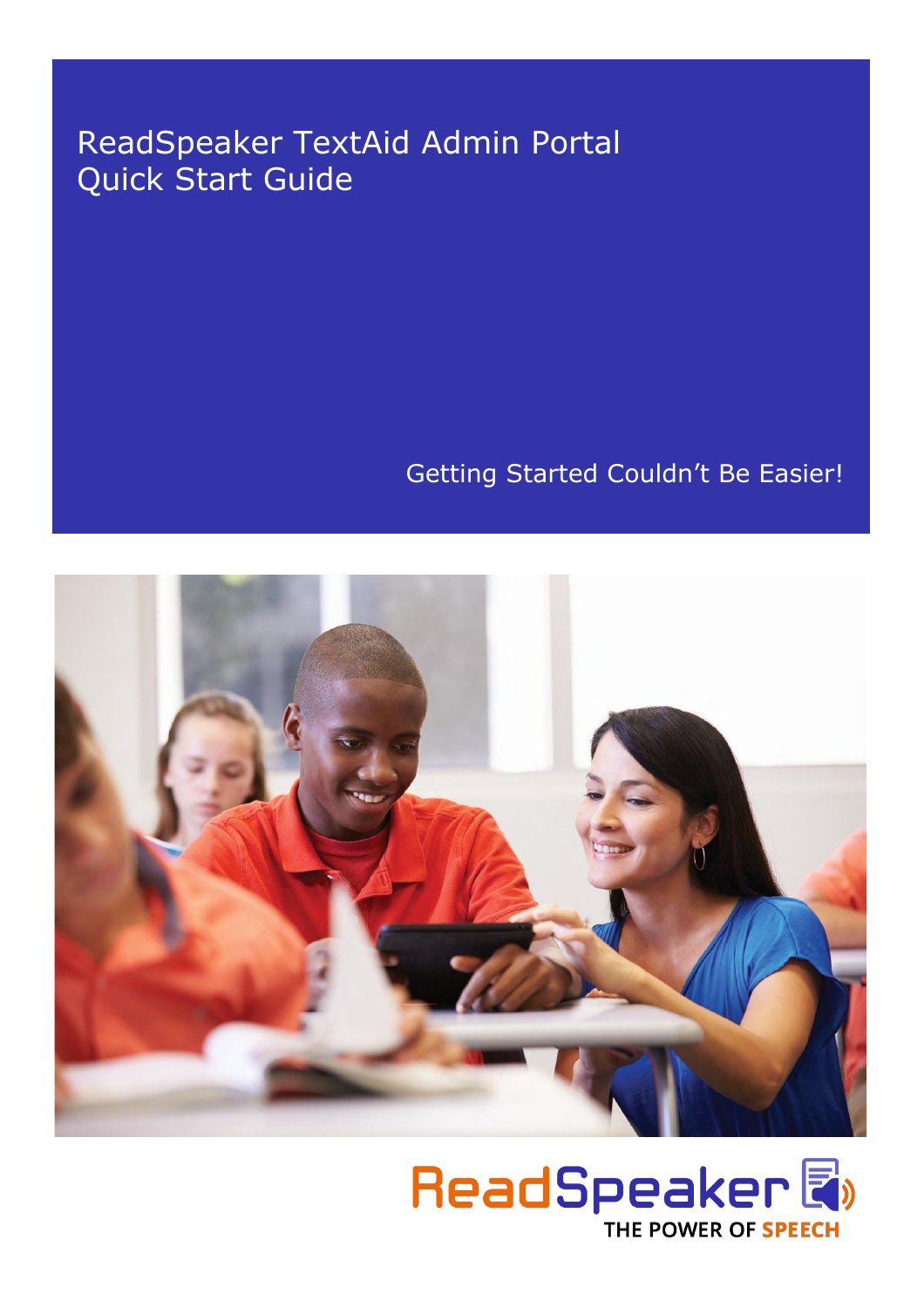## 1 Logging In

The first step in managing your campus Textaid licenses is to get the email from the ReadSpeaker support team. This email contains your login information.

- Your campus email address
- An assigned permanent password

It should look like this:

*Welcome to ReadSpeaker. Here is your login to the ReadSpeaker Web Application Service Platform (WASP). When logged in, you will find TextAid and general information about your ReadSpeaker account.* 

*To visit ReadSpeaker WASP, go to: https://ws.readspeaker.com/a/wasp/login* 

*Your username (email address): [firstname.lastname@mycollege.edu](mailto:firstname.lastname@mycollege.edu)  Your password (assigned to you): LaCHTxtA57!* 

*With this account you have access to the following product(s): TextAid* 

You may want to keep this information in a permanent location. Please consider sharing your TextAid admin account information with a backup admin person in your office in the event that you are away and someone needs to make changes, or add or delete a student's account.

Navigate to https://ws.readspeaker.com/a/wasp/login and log in with your campus email address and assigned password from the email.

Please note the Textaid individual licenses admin account is separate from an Enterprise Highlighting or docReader ReadSpeaker account. Also, please note that this process is not applicable if you are accessing within a Learning Management System.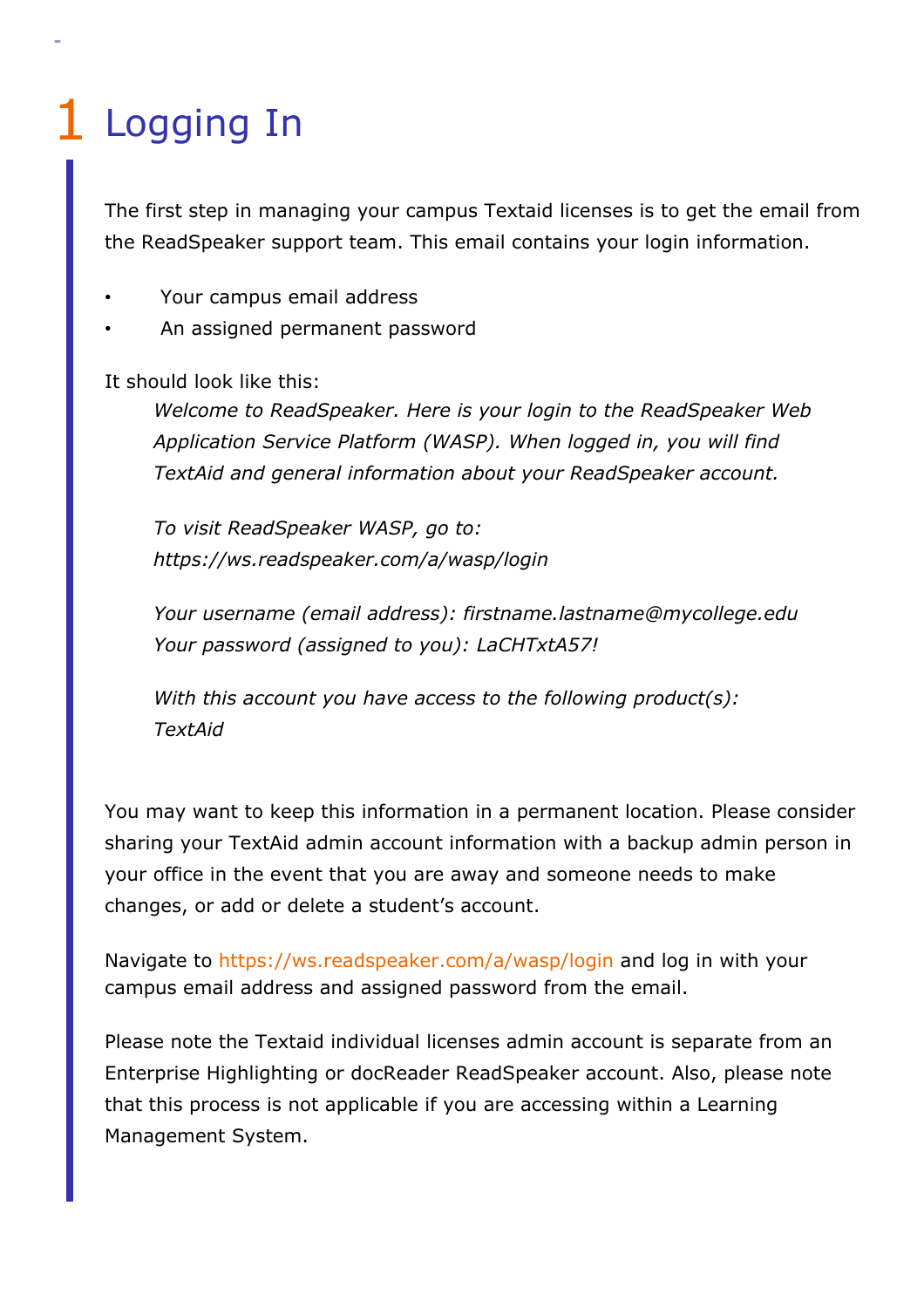## 2 Adding Users

- 1. Once you are logged in, select the arrow next to your name.
- Organization 2. Click organization.
- 3. Click manage users.

| $\leftarrow$                          |                                                                                                                                                                                  |               | <b>TextAid</b>        |  |  |  |
|---------------------------------------|----------------------------------------------------------------------------------------------------------------------------------------------------------------------------------|---------------|-----------------------|--|--|--|
| Listen                                |                                                                                                                                                                                  |               | Library               |  |  |  |
| Stop                                  | <b>Welcome to ReadSpeaker TextAid</b>                                                                                                                                            | Manage users  | Help<br>Organization  |  |  |  |
| <b>P</b> New text                     | To get going, you can click on the $\Box$ in the left hand side toolbar. By using Copy and Paste, simply copy the text you<br>document. Click the  ▶ to listen to it read aloud. | Manage groups | Usage<br>Renew        |  |  |  |
| Library                               | Settings<br>You can also add documents from your computer, such as PDF files or Word documents by clicking the land select opioad document. The                                  |               |                       |  |  |  |
| Save                                  | added to your personal Library.<br>There are also many other tools and features available, please watch the short video below for a guided tour!                                 |               | My Apps<br>My Profile |  |  |  |
| Download as mp3                       | ReadSpeaker TextAid for Users - General                                                                                                                                          |               |                       |  |  |  |
| $\mathcal{F}$ Tools                   |                                                                                                                                                                                  |               | Log out               |  |  |  |
| <b>C</b> <sub>1</sub> Annotations     | <b>GREDING</b><br>biel van Ziggo.                                                                                                                                                |               |                       |  |  |  |
| Writing assistance                    | Ai vanaf E<br>Nu 1 meand grat                                                                                                                                                    |               |                       |  |  |  |
| <b>E</b> Translation                  |                                                                                                                                                                                  |               |                       |  |  |  |
| $\frac{1}{2}$ Image to text           |                                                                                                                                                                                  |               |                       |  |  |  |
| Web reading                           |                                                                                                                                                                                  |               |                       |  |  |  |
| Voice settings                        | an Minimize Nazionalea Musli of Irisilia but participante during a dumansimation in New Delhi                                                                                    |               |                       |  |  |  |
| <b>O</b> Text settings                | Happy Reading!                                                                                                                                                                   |               |                       |  |  |  |
| Of Highlighting settings              |                                                                                                                                                                                  |               |                       |  |  |  |
| TextAid Privacy Policy   Terms of Use |                                                                                                                                                                                  |               |                       |  |  |  |
|                                       |                                                                                                                                                                                  |               | Feedback              |  |  |  |

þ,

4. Click add user.

|  |  | <b>O</b> Add user |
|--|--|-------------------|
|--|--|-------------------|

|                      | <b>Manage users</b>                    |           |             |  |
|----------------------|----------------------------------------|-----------|-------------|--|
| These are your users |                                        |           |             |  |
|                      |                                        |           |             |  |
|                      | O Add user You can add 2 more user(s). |           |             |  |
| Number of users: 0   |                                        |           |             |  |
| Email                | First name                             | Last name | Coordinator |  |
|                      |                                        |           |             |  |
|                      |                                        |           |             |  |